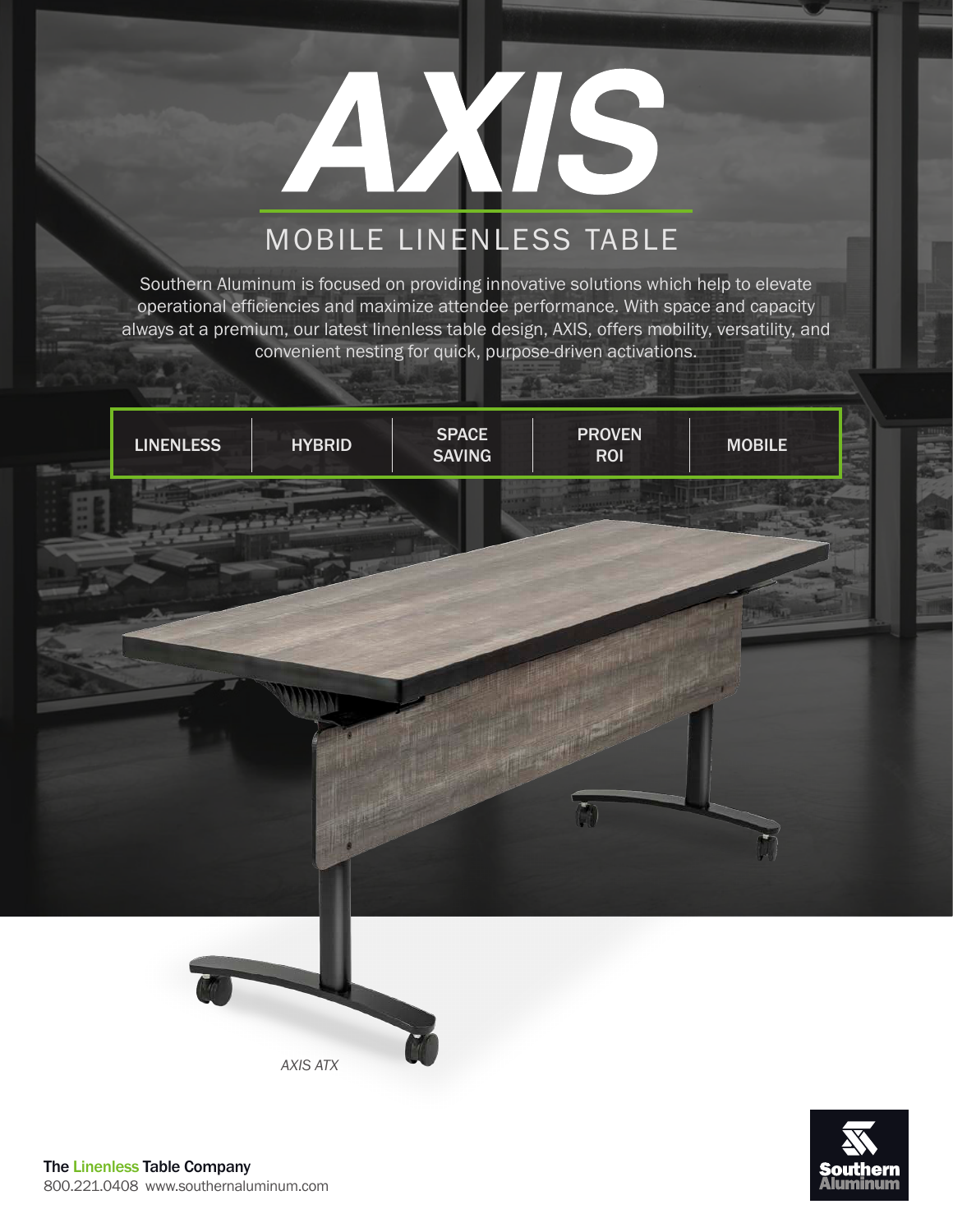## AXIS MOBILE LINENLESS TABLE

#### FLIPTOP DESIGN & STORAGE

## OTHER FEATURES



### MULTIPLE VARIATIONS

Dual Sided Latch System



AXIS delivers a dynamic tier of variations for your linenless meeting and training needs. Choose between a number of specific attributes within each table that guarantees the same purpose-driven innovation<br>expected from Southern Aluminum.



Available Sizes Width: 24" Length: 60" & 72"

Impact Resistant Perimeter

#### AXIS MTX

MADE IN THE USA



#### More Benefits

• Integrated modesty panels provide a clean and sleek finish • Locking casters provides stability and a secure footprint • Self-leveling glides available for balanced setup anywhere

- 
- 
- 
- Power availability ensures seamless connectivity

Designed to nest when not in use, the quick-lever flip mechanism activates this table with ease. Constructed with customizable high-pressure laminate and a tough powder coated base with locking casters, this powerhouse product will set, strike, and travel seamlessly throughout any space.



The most versatile and streamlined version in the AXIS line, the MTX offers a center-set leg without modesty panel designed for seating on both sides of the table. Choose between casters or self-leveling glides to meet your needs.

Constructed with a non-flip top, this model offers the same mobile functionality and design features as the ATX. Choose between casters or self-leveling glides to meet your needs.

The most dynamic design of the AXIS product line, this mobile table offers a flip top feature for convenient nesting and ease of storage.



*Footprint of 4 tables: approx. 40.5" x 80"*

#### AXIS ATX AXIS FTX